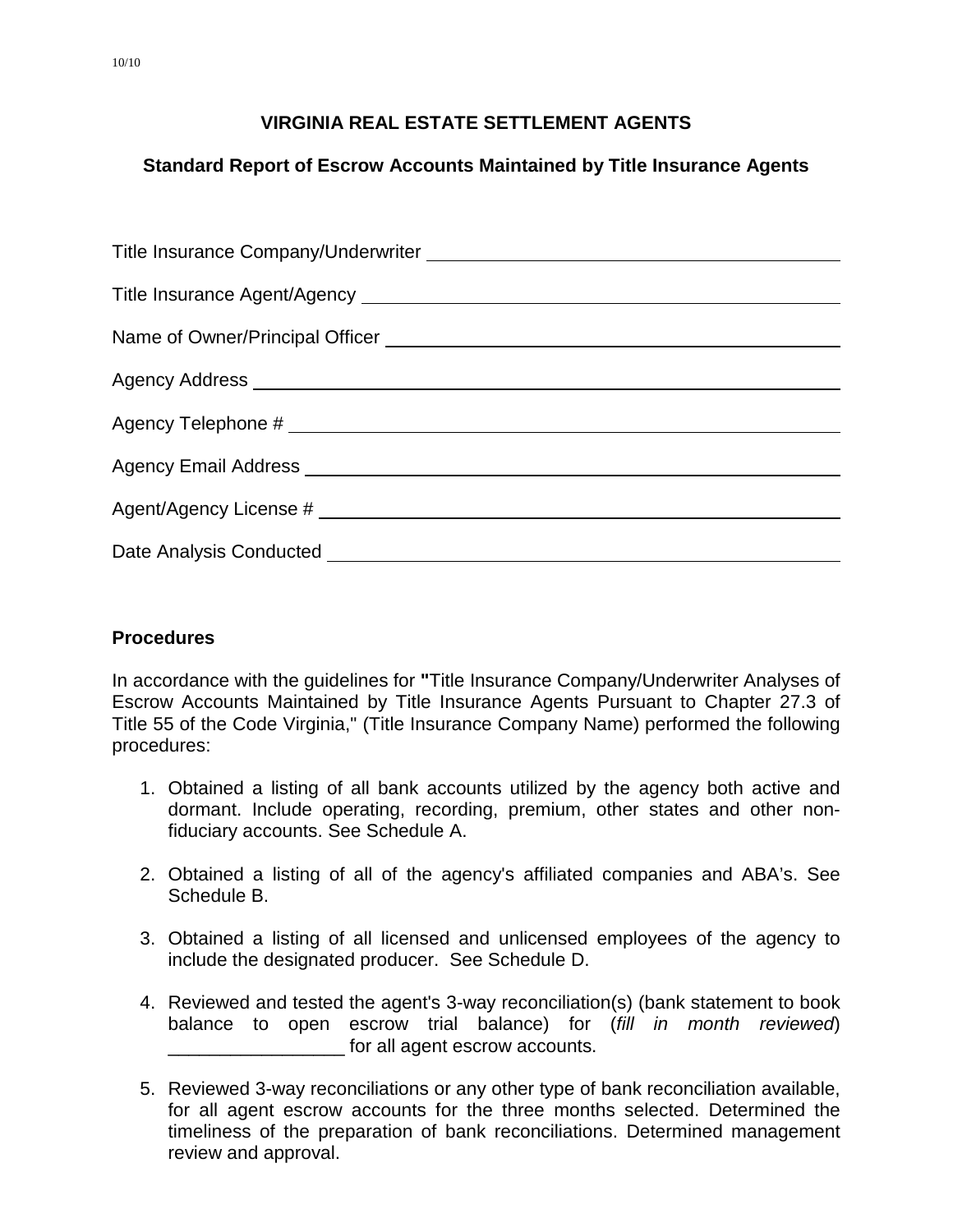- 6. Reviewed the agent's (*fill in month reviewed*) \_\_\_\_\_\_\_\_\_\_\_\_\_ trial balance or applicable schedule for all escrow accounts for "unusual items" and investigated any such items. Resolve all unusual items and note in Specific Findings.
- 7. Reviewed escrow account bank statements and trial balances for "unusual items" and investigated any such items. If the agency is retaining interest earned on its escrow accounts, this should be noted in the "Specific Findings." Resolve all unusual items and note in Specific Findings.
- 8. Reviewed a representative sample of canceled checks and wire transfers, if any, for both residential and commercial closings, for "unusual items" as defined in the Guidelines. **(The actual number of canceled checks and wire transfers sampled should be disclosed here, along with an explanation of the number selected.)** Resolve all unusual items and note in Specific Findings.
- 9. Reviewed the clearing of a representative sample of (*fill in month reviewed*) \_\_\_\_\_\_\_\_\_\_\_\_\_\_\_\_ payoffs, proceeds, or other large escrow account checks or wire transfers for both residential and commercial closings. Traced payments to underlying source documentation. **(The actual number of payoffs, proceeds, or other large escrow account checks or wire transfers sampled should be disclosed here, along with an explanation of the number selected.)** Resolve all unusual items and note in Specific Findings.
- 10.Reviewed a representative sample of Virginia residential and commercial files for written instructions or external support of the escrow account records. **(The actual number of files sampled should be disclosed here, along with an explanation of the number selected.)** Resolve all unusual items and note in Specific Findings.
- 11.List **all** states in which the agent conducts settlements. Ensure all corresponding bank account information is listed on schedule A for each state.
- 12.Obtain a current listing of required insurance coverage's from the agent/agency. See Schedule C.

#### **Specific Findings**

In accordance with the guidelines for **"**Title Insurance Company/Underwriter Analyses of Escrow Accounts Maintained by Title Insurance Agents Pursuant to Title 55 Chapter 27.3 of the Code of Virginia," (Title Insurance Company Name) noted the following specific findings during the analysis of (Title Insurance Agent).

This report is intended solely for the use of (Title Insurance Agent) and the Virginia State Corporation Commission Bureau of Insurance and should not be used for any other purpose. Underwriters are encouraged to review this report with the agency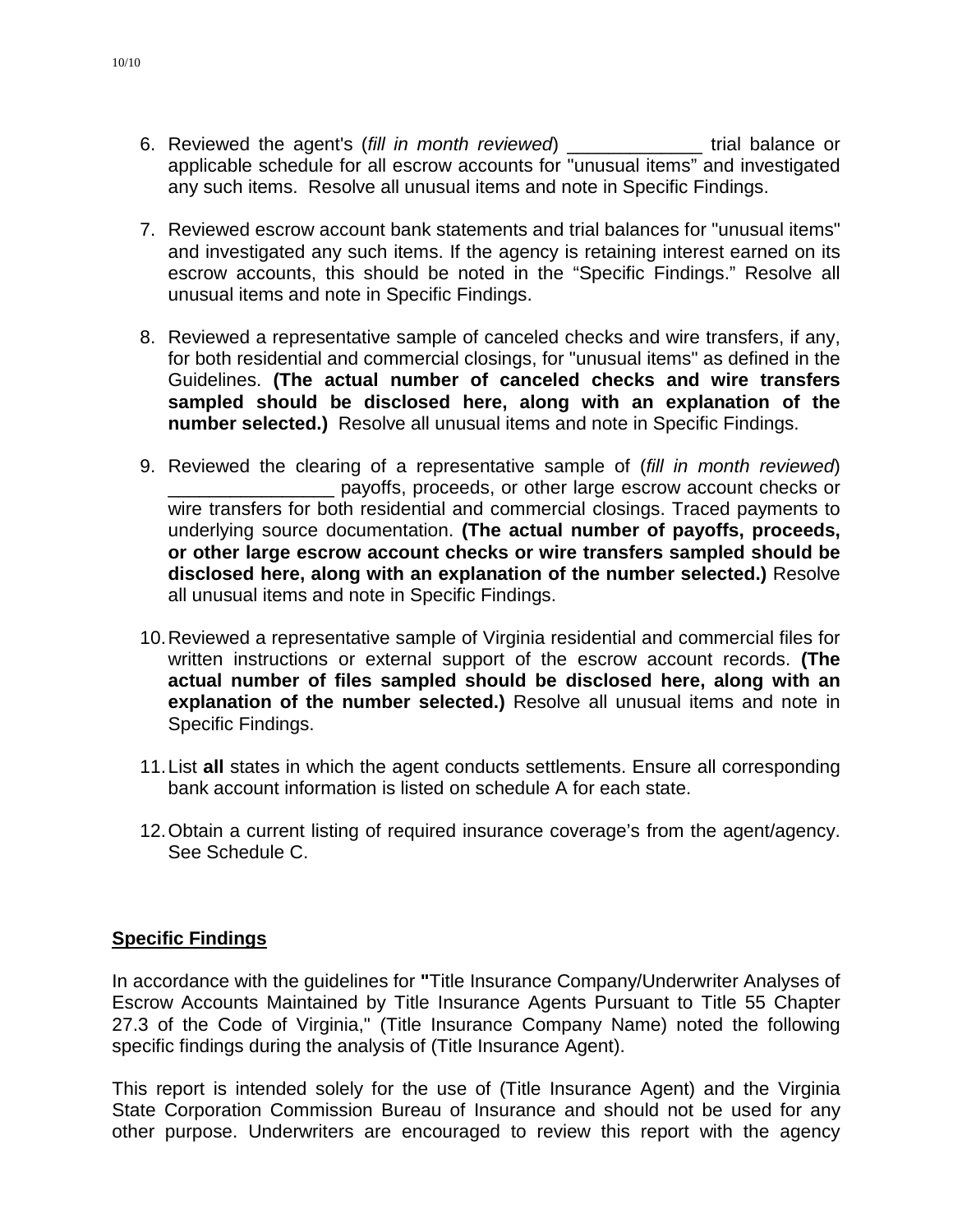owner/principal prior to submission. Any exceptions noted by the agency owner/principal should be submitted and attached to this report.

By signing below, I certify that I have verified the agency is licensed, appointed, properly registered to perform settlements on Virginia property, performed the procedures above, and have noted the applicable specific findings. The report is accurate and complete to the best of my knowledge*.*

Signature of Title Insurance Company Representative

\_\_\_\_\_\_\_\_\_\_\_\_\_\_\_\_\_\_\_\_\_\_\_\_\_\_\_\_\_\_\_\_\_\_\_\_\_\_\_\_\_\_

\_\_\_\_\_\_\_\_\_\_\_\_\_\_\_\_\_\_\_\_\_\_\_\_\_\_\_\_\_\_\_\_\_\_\_\_\_\_\_\_\_\_

\_\_\_\_\_\_\_\_\_\_\_\_\_\_\_\_\_\_\_\_\_\_\_\_\_\_\_\_\_\_\_\_\_\_\_\_\_\_\_\_\_\_

\_\_\_\_\_\_\_\_\_\_\_\_\_\_\_\_\_\_\_\_\_\_\_\_\_\_\_\_\_\_\_\_\_\_\_\_\_\_\_\_\_\_

\_\_\_\_\_\_\_\_\_\_\_\_\_\_\_\_\_\_\_\_\_\_\_\_\_\_\_\_\_\_\_\_\_\_\_\_\_\_\_\_\_\_

Print Name

Title of Representative

Date of Report

Telephone No.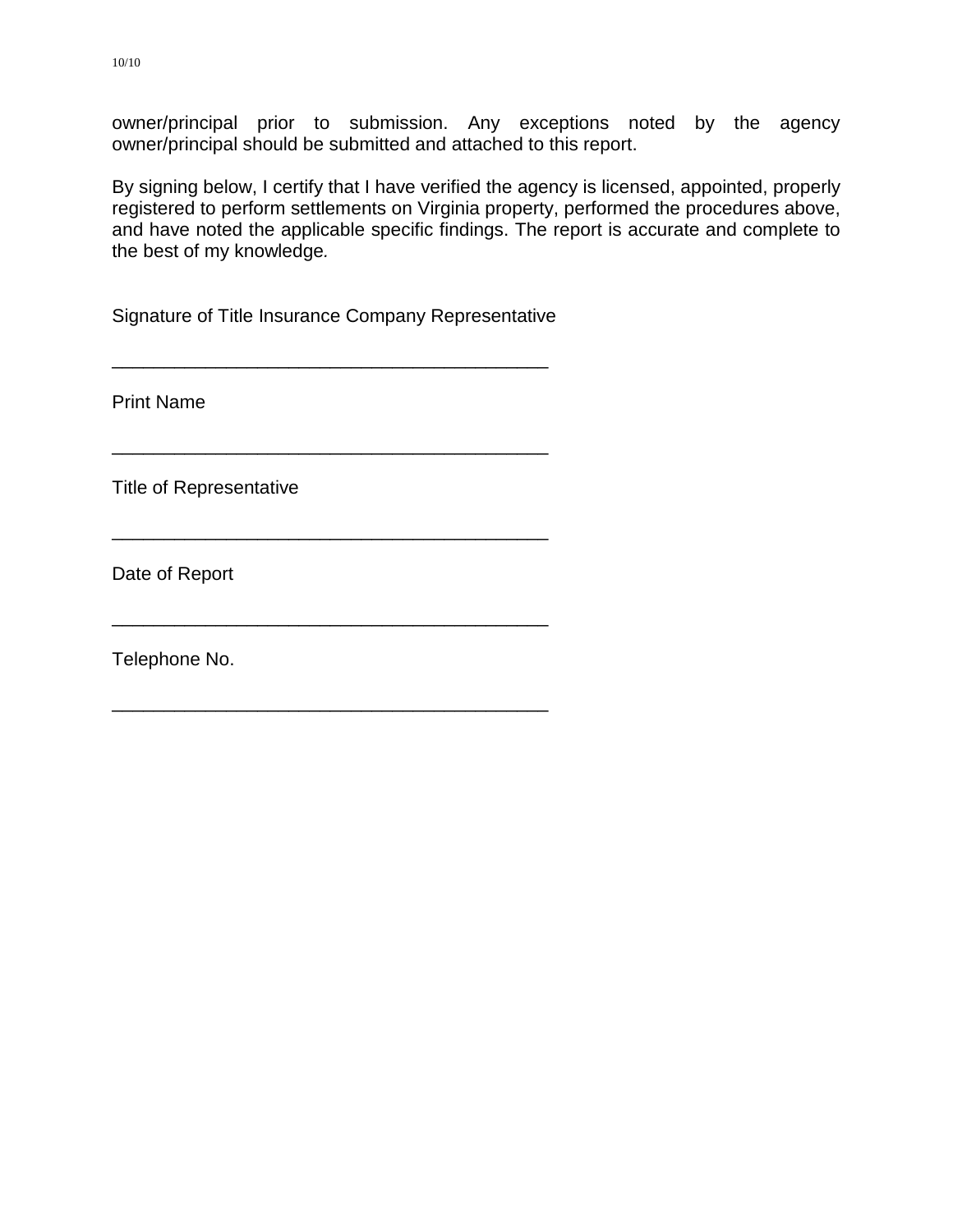### **SCHEDULE A LISTING OF** *ALL* **AGENT AND AGENCY BANK ACCOUNTS**

**AGENCY NAME: DATE:**

| <b>BANK NAME &amp;</b><br>TYPE OF ACCT.<br>(Escrow, Operating, etc.) | <b>ACCOUNT</b><br><b>NUMBER</b> | <b>BANK ADDRESS</b> | <b>AUTHORIZED</b><br><b>CHECK SIGNERS</b> | DATE OF MOST<br><b>CURRENT</b><br><b>RECONCILIATION</b> |
|----------------------------------------------------------------------|---------------------------------|---------------------|-------------------------------------------|---------------------------------------------------------|
|                                                                      |                                 |                     |                                           |                                                         |
|                                                                      |                                 |                     |                                           |                                                         |
|                                                                      |                                 |                     |                                           |                                                         |
|                                                                      |                                 |                     |                                           |                                                         |
|                                                                      |                                 |                     |                                           |                                                         |
|                                                                      |                                 |                     |                                           |                                                         |
|                                                                      |                                 |                     |                                           |                                                         |
|                                                                      |                                 |                     |                                           |                                                         |
|                                                                      |                                 |                     |                                           |                                                         |
|                                                                      |                                 |                     |                                           |                                                         |
|                                                                      |                                 |                     |                                           |                                                         |

### I HEREBY CERTIFY THAT THIS IS A COMPLETE AND ACCURATE LISTING OF **ALL**  BANK ACCOUNTS MAINTAINED BY:

(Agent/Agency Name)

Signature of Officer, Director or Owner

Date:

Printed Name: <u>Queenstand Communication</u>

Job Title: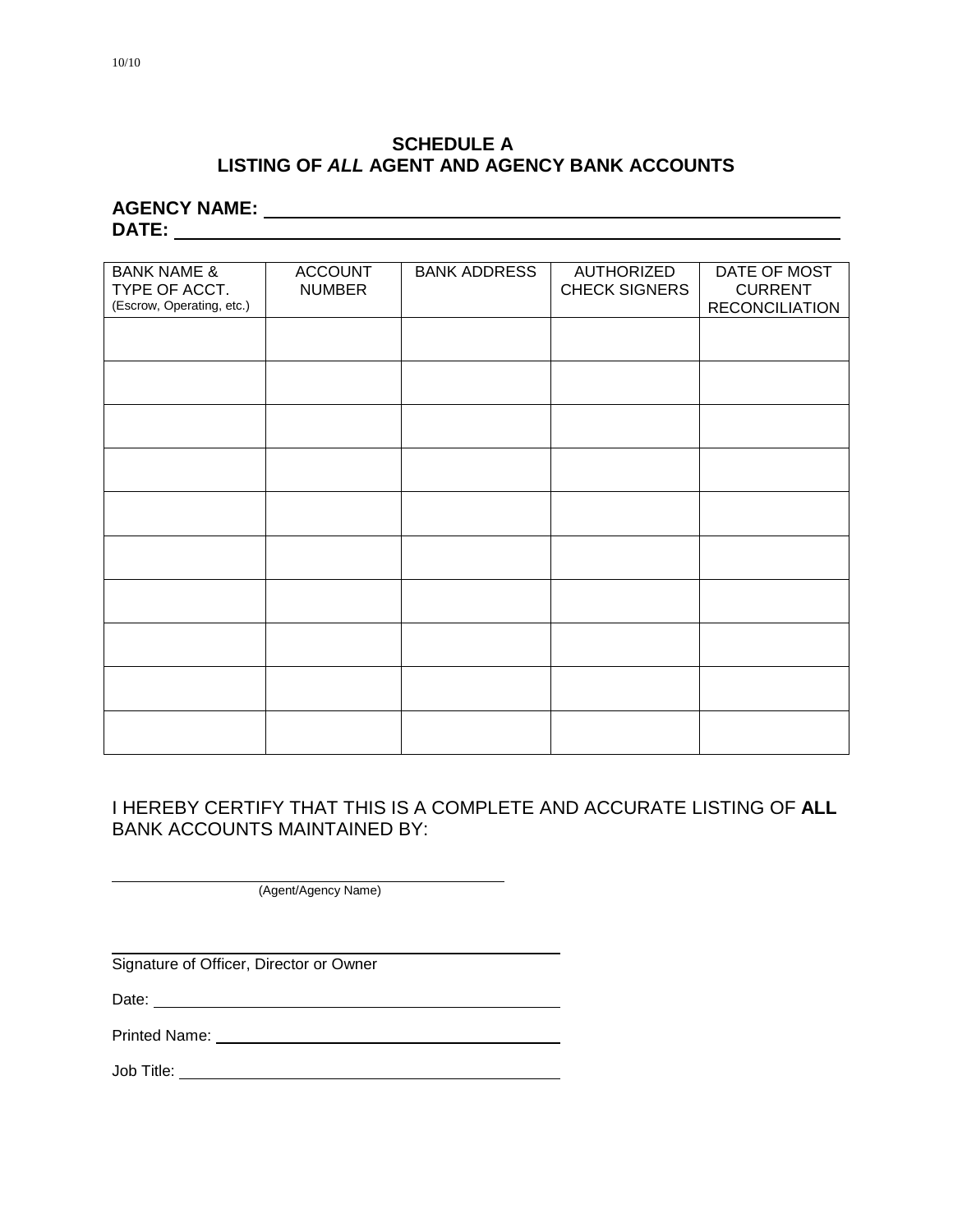### **SCHEDULE B LISTING OF AFFILIATED COMPANIES AND ABA'S OF THE** *AGENT AND* **AGENCY**

# **AGENCY NAME: DATE:**

| <b>COMPANY</b> | <b>AFFILIATION</b> | <b>OWNERS</b> | <b>TYPE OF BUSINESS</b><br>TRANSACTED WITH AGENCY,<br>IF ANY |
|----------------|--------------------|---------------|--------------------------------------------------------------|
|                |                    |               |                                                              |
|                |                    |               |                                                              |
|                |                    |               |                                                              |
|                |                    |               |                                                              |
|                |                    |               |                                                              |
|                |                    |               |                                                              |
|                |                    |               |                                                              |
|                |                    |               |                                                              |
|                |                    |               |                                                              |
|                |                    |               |                                                              |

### I HEREBY CERTIFY THAT THIS IS A COMPLETE AND ACCURATE LISTING OF **ALL**  AFFILIATED COMPANIES AND ABA'S OF:

(Agent/Agency Name)

Signature of Officer, Director or Owner

Date:

Printed Name:

Job Title: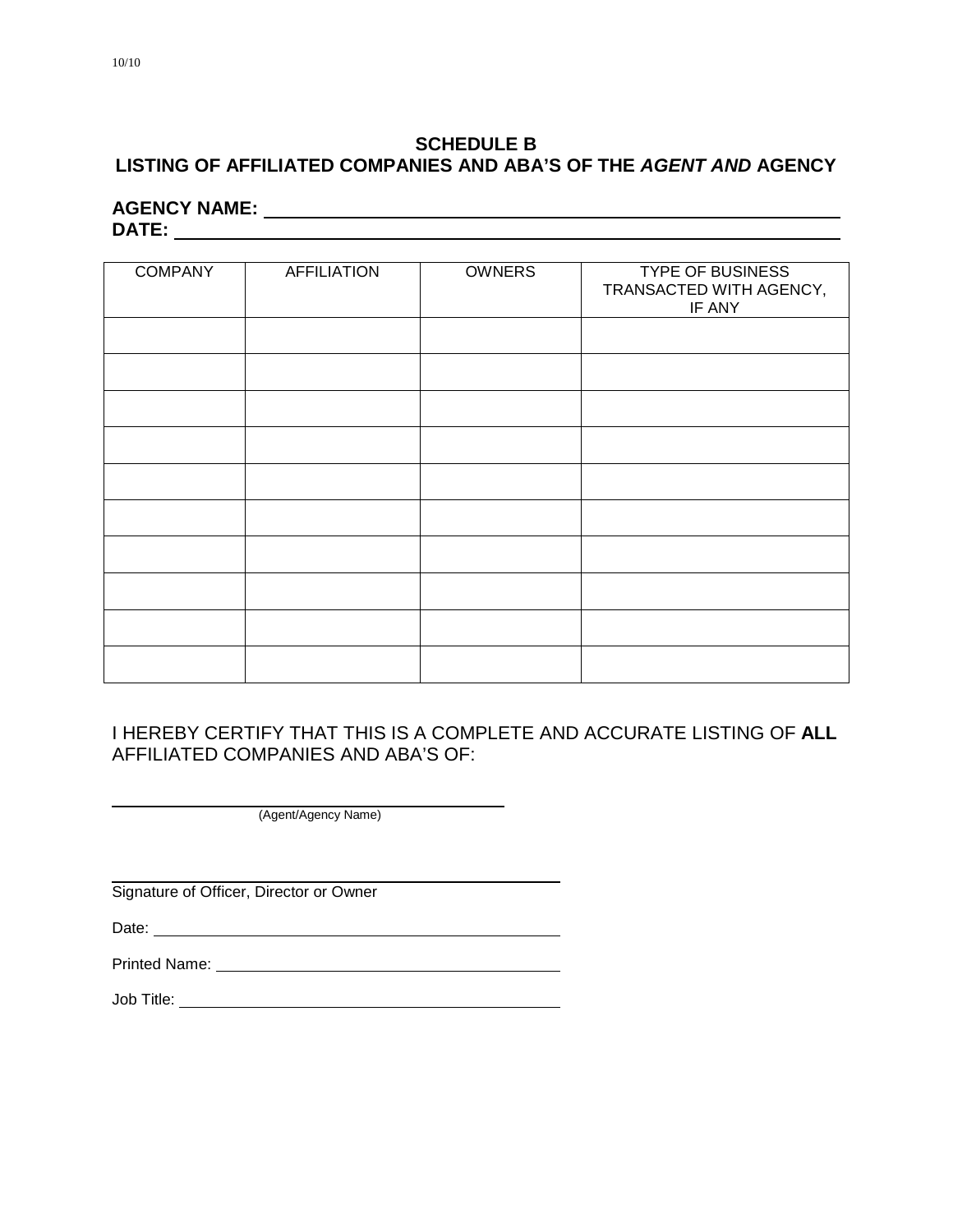### **SCHEDULE C Current listing of insurance coverage's as required in 14 VAC 5-395-40**

| Named Insured:<br><u> Named Insured:</u>                  |
|-----------------------------------------------------------|
|                                                           |
| Errors & Omissions Insurance Policy/Malpractice Policy    |
|                                                           |
|                                                           |
|                                                           |
|                                                           |
| Blanket Fidelity Bond/Employee Dishonest Insurance Policy |
|                                                           |
|                                                           |
|                                                           |
| <b>Effective/Expiration Dates:</b>                        |

Waiver of Blanket Fidelity Bond/Employee Dishonesty Insurance Policy

other than the owners, partners, shareholders or members.

I hereby certify that the above information is a complete and accurate listing of my required insurance information, and I understand that this insurance must be maintained for as long as settlements are conducted by the licensed and registered Title Settlement Agent/Agency. Additionally, I understand that I may be required to provide copies of all insurance policies upon request by the Bureau of Insurance.

Signature of Officer, Director or Owner

Date: <u>Date: Experimental and the set of the set of the set of the set of the set of the set of the set of the set of the set of the set of the set of the set of the set of the set of the set of the set of the set of the s</u>

Printed Name: Name: Name: Name: Name: Name: Name: Name: Name: Name: Name: Name: Name: Name: Name: Name: Name: Name: Name: Name: Name: Name: Name: Name: Name: Name: Name: Name: Name: Name: Name: Name: Name: Name: Name: Name

Job Title: